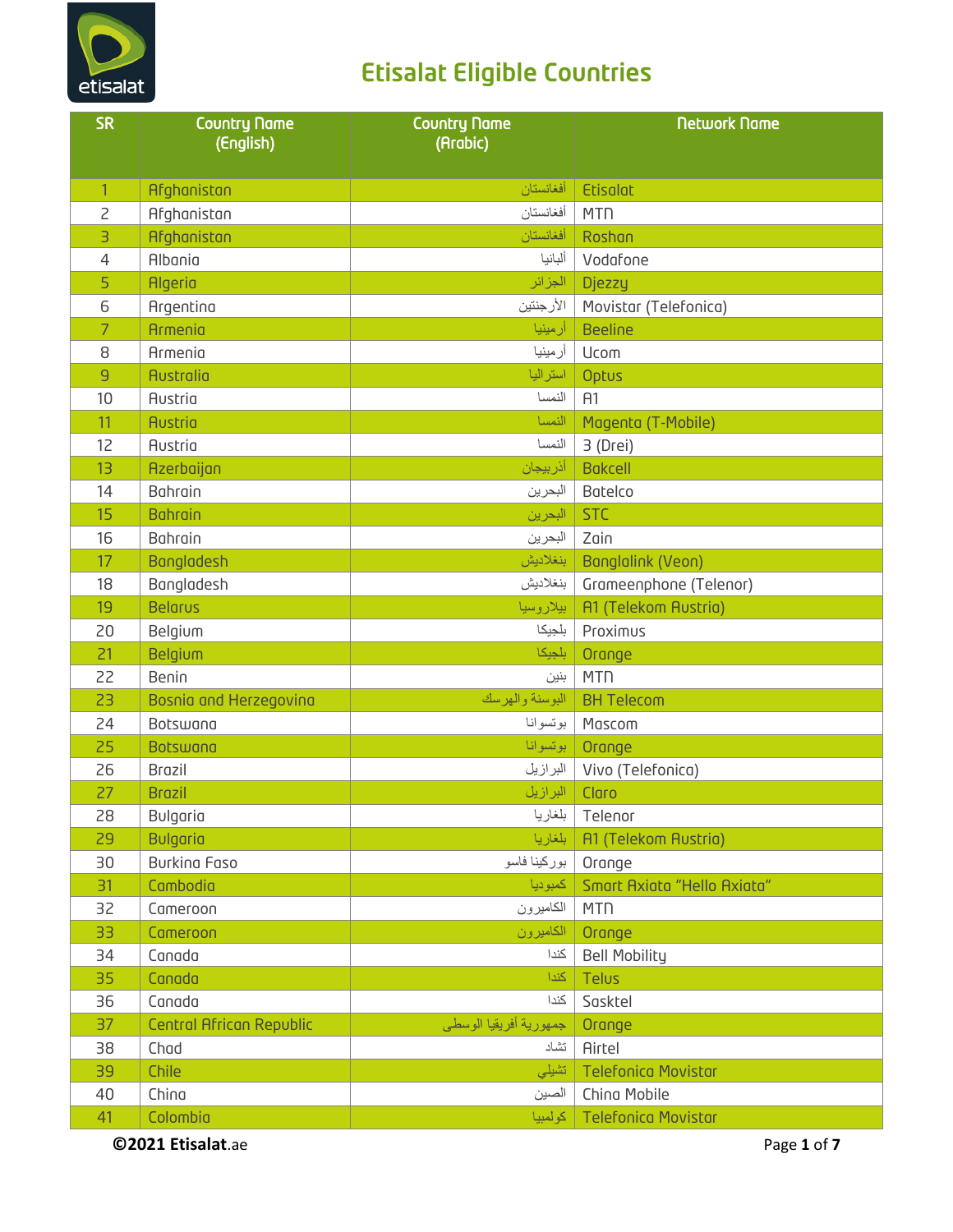

| الكونغو<br><b>Airtel</b><br>42<br>Congo<br>43<br>الكونغو<br>MTN (Epic)<br>Congo<br>جمهورية الكونغو الديمقراطية<br>44<br>Congo DRC<br><b>Airtel (Celtel)</b> |  |
|-------------------------------------------------------------------------------------------------------------------------------------------------------------|--|
|                                                                                                                                                             |  |
|                                                                                                                                                             |  |
|                                                                                                                                                             |  |
| جمهورية الكونغو الديمقراطية<br>45<br>Congo DRC<br>Orange RDC                                                                                                |  |
| Costa Rica<br><b>Telefonica Movistar</b><br>46<br>كوستا ريكا                                                                                                |  |
| <b>Costa Rica</b><br>كوستا ريكا<br>Claro<br>47                                                                                                              |  |
| كرواتيا<br>T-Mobile "Croatian Telecom"<br>48<br>Croatia                                                                                                     |  |
| 49<br>Croatia<br>كرواتيا<br>A1 Hrvatska (VIPnet)                                                                                                            |  |
| كرواتيا<br>Tele2 - Croatia<br>50<br>Croatia                                                                                                                 |  |
| 51<br>Primetel<br>Cyprus<br>قبرص                                                                                                                            |  |
| 52<br>Cuprus<br>قبرص<br>MTN (Epic)                                                                                                                          |  |
| جمهورية التشيك<br>53<br><b>Czech Republic</b><br>Telefonica 02                                                                                              |  |
| جمهورية التشيك<br>54<br>Czech Republic<br>T-Mobile                                                                                                          |  |
| جمهورية التشبك<br>55<br><b>Czech Republic</b><br>Vodafone (Oskar)                                                                                           |  |
| الدنمارك<br>56<br>Denmark<br>Telenor "SonoFon"                                                                                                              |  |
| الدنمارك<br>57<br><b>Denmark</b><br><b>Telia Mobile</b>                                                                                                     |  |
| 58<br>Ecuador<br><b>Telefonica Movistar</b><br>الإكوادور                                                                                                    |  |
| 59<br><b>Etisolot Misr</b><br>Egypt<br>امصر                                                                                                                 |  |
| 60<br>Egypt<br>Orange Egypt (Mobinil)<br>مصر                                                                                                                |  |
| El Salvador<br>السلفادور<br><b>Telefonica Movistar</b><br>61                                                                                                |  |
| السلفادور<br>62<br>El Salvador<br><b>CTE Personal "Claro"</b>                                                                                               |  |
| إستونيا<br>Estonia<br>EMT<br>63                                                                                                                             |  |
| 64<br>Estonia<br>إستونيا<br>Tele2 (Ritabell)                                                                                                                |  |
| إثيوبيا<br><b>Ethiopian Telecoms</b><br>65<br>Ethiopia                                                                                                      |  |
| فنلندا<br>Teliasonera<br>66<br>Finland                                                                                                                      |  |
| فرنسا<br><b>Bouygues Telecom</b><br>67<br>France                                                                                                            |  |
| فرنسا<br>France Telecom "Orange"<br>68<br>France                                                                                                            |  |
| 69<br>France<br>فرنسا<br><b>Free Mobile</b>                                                                                                                 |  |
| فرنسا<br><b>SFR</b><br>70<br>France                                                                                                                         |  |
| غويانا الفرنسية (جويانا الفرنسية)<br>71<br>French Guyana (Fr. Guiana)<br><b>Outremer Telecom</b>                                                            |  |
| 72<br>Gabon<br>الغابون<br><b>Airtel (Celtel)</b>                                                                                                            |  |
| Veon "Mobitel" "Beeline"<br>73<br>Georgia<br>جورجيا                                                                                                         |  |
| ألمانيا<br>Telefonica 02<br>74<br>Germany                                                                                                                   |  |
| ألمانيا<br>T-Mobile "Telekom Deutchland"<br>75<br>Germany                                                                                                   |  |
| ألمانيا<br>Vodafone<br>76<br>Germany                                                                                                                        |  |
| OneTouch "Vodafone"<br>Ghana<br>غانا<br>77                                                                                                                  |  |
| غانا<br>Scancom "MTN"<br>78<br>Ghana                                                                                                                        |  |
| اليونان<br>Cosmote<br>79<br>Greece                                                                                                                          |  |
| 80<br>Greece<br>اليونان<br>Vodafone                                                                                                                         |  |
| Guadeloupe<br>جوادلوب<br><b>Outremer Telecom</b><br>81                                                                                                      |  |
| Sercom "Claro"<br>غواتيمالا<br>82<br>Guatemala                                                                                                              |  |

**©2021 Etisalat**.ae Page **2** of **7**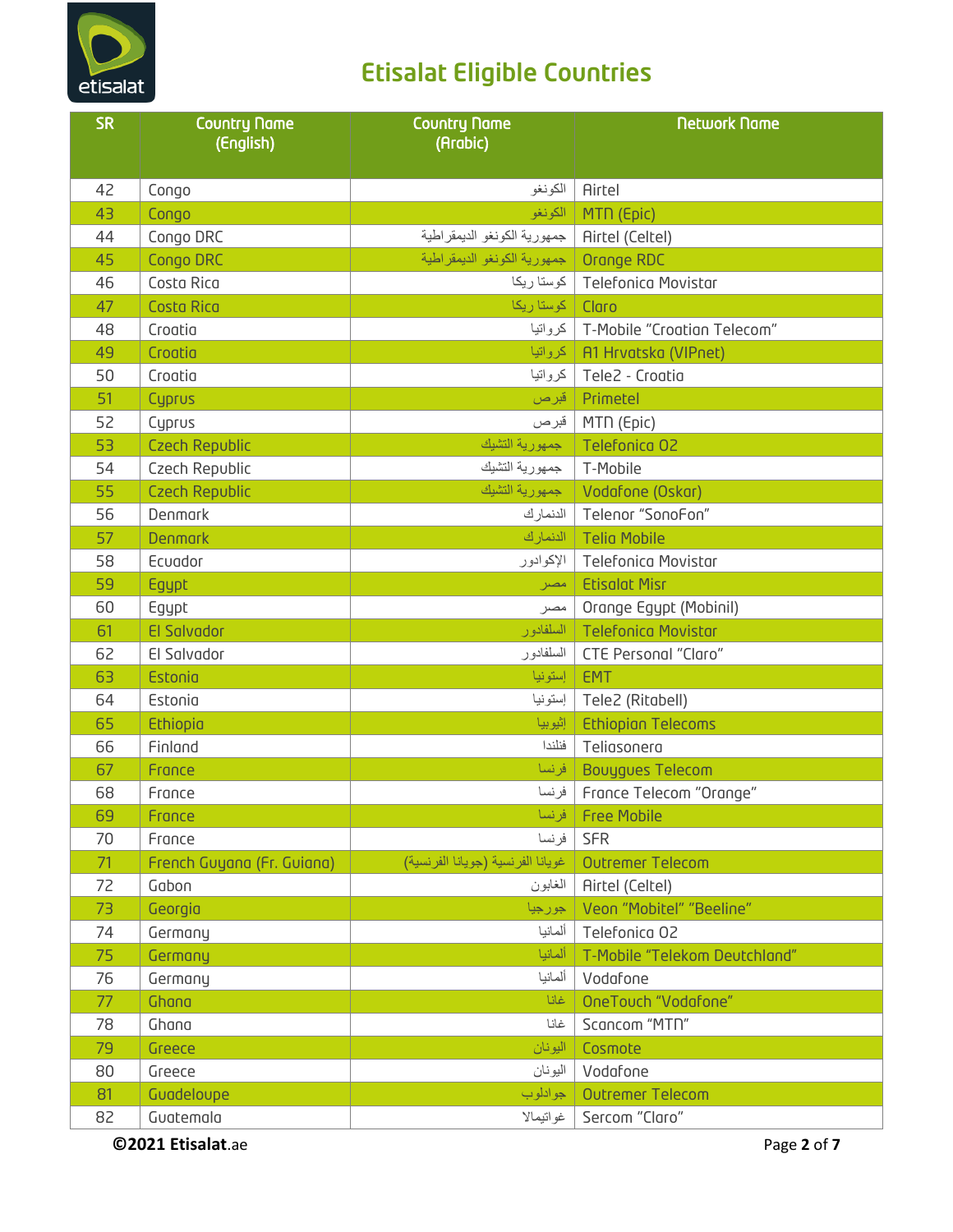

| <b>SR</b> | <b>Country Name</b><br>(English)                         | <b>Country Name</b><br>(Arabic)            | <b>Network Name</b>      |
|-----------|----------------------------------------------------------|--------------------------------------------|--------------------------|
| 83        | Guinea                                                   | غينيا                                      | <b>MTN Areeba</b>        |
| 84        | Guinea                                                   | غينيا                                      | Orange                   |
| 85        | <b>Guinea Bissau</b>                                     | غينيا بيساو                                | Spacetel MTN             |
| 86        | Honduras                                                 | هندوراس                                    | Claro                    |
| 87        | Hong Kong (Special<br>Administrative Region of<br>China) | هونغ كونغ (منطقة إدارية خاصة من<br>الصين)  | <b>HKT "CSL"</b>         |
| 88        | Hong Kong (Special<br>Administrative Region of<br>China) | هونغ كونغ (منطقة إدارية خاصة من<br>الصين)  | Smartone "SMC"           |
| 89        | Hong Kong (Special<br>Administrative Region of<br>China) | هونغ كونغ (منطقة إدارية خاصة من<br>الصين)  | 3 (Hutchison HK)         |
| 90        | Hungary                                                  | المجر                                      | Telenor (Pannon)         |
| 91        | Hungary                                                  | المجر                                      | T-Mobile                 |
| 92        | Hungary                                                  | المجر                                      | Vodafone                 |
| 93        | India                                                    | الهند                                      | <b>Airtel (Bharti)</b>   |
| 94        | India                                                    | الهند                                      | Vodafone Idea            |
| 95        | India                                                    | الهند                                      | Cellone (BSNL)           |
| 96        | Indonesia                                                | اندونسيا                                   | XL Axiata (Excelcomindo) |
| 97        | Indonesia                                                | اندونسيا                                   | Telkomsel                |
| 98        | Indonesia                                                | اندونسيا                                   | Indosat (Ooredoo)        |
| 99        | Indonesia                                                | اندونسيا                                   | PT Hutchison             |
| 100       | In-Flight Roaming                                        | خدمة التجوال الدولي خلال الرحلات<br>الجوية | <b>Aeromobile</b>        |
| 101       | In-Flight Roaming                                        | خدمة التجوال الدولي خلال الرحلات<br>الجوية | <b>SITA OnAir</b>        |
| 102       | Iran                                                     | إيران                                      | TCI "MCI"                |
| 103       | Iraq                                                     | العراق                                     | <b>Asiacell</b>          |
| 104       | Iraq                                                     | العراق                                     | Zain "Atheer"            |
| 105       | Iraq                                                     | العراق                                     | <b>Korek Telecom</b>     |
| 106       | Ireland                                                  | ايرلندا                                    | Meteor (Eir)             |
| 107       | Ireland                                                  | ايرلندا                                    | Vodafone                 |
| 108       | Ireland                                                  | ايرلندا                                    | 3 (Ireland Hutchison)    |
| 109       | Israel                                                   | اسرائيل                                    | Pelephone                |
| 110       | Israel                                                   | اسر ائيل                                   | Partner                  |
| 111       | Israel                                                   | اسرائيل                                    | <b>Hot Mobile</b>        |
| 112       | Italy                                                    | إيطاليا                                    | <b>TIM</b>               |
| 113       | Italy                                                    | إيطاليا                                    | Vodafone Omnitel         |
| 114       | Italy                                                    | إيطاليا                                    | Wind Tre                 |
| 115       | <b>Ivory Coast</b>                                       | ساحل العاج                                 | Loteny Telecom "MTN"     |
| 116       | Ivory Coast                                              | ساحل العاج                                 | Orange                   |
| 117       | Japan                                                    | اليابان                                    | <b>NTT Docomo</b>        |

**©2021 Etisalat**.ae Page **3** of **7**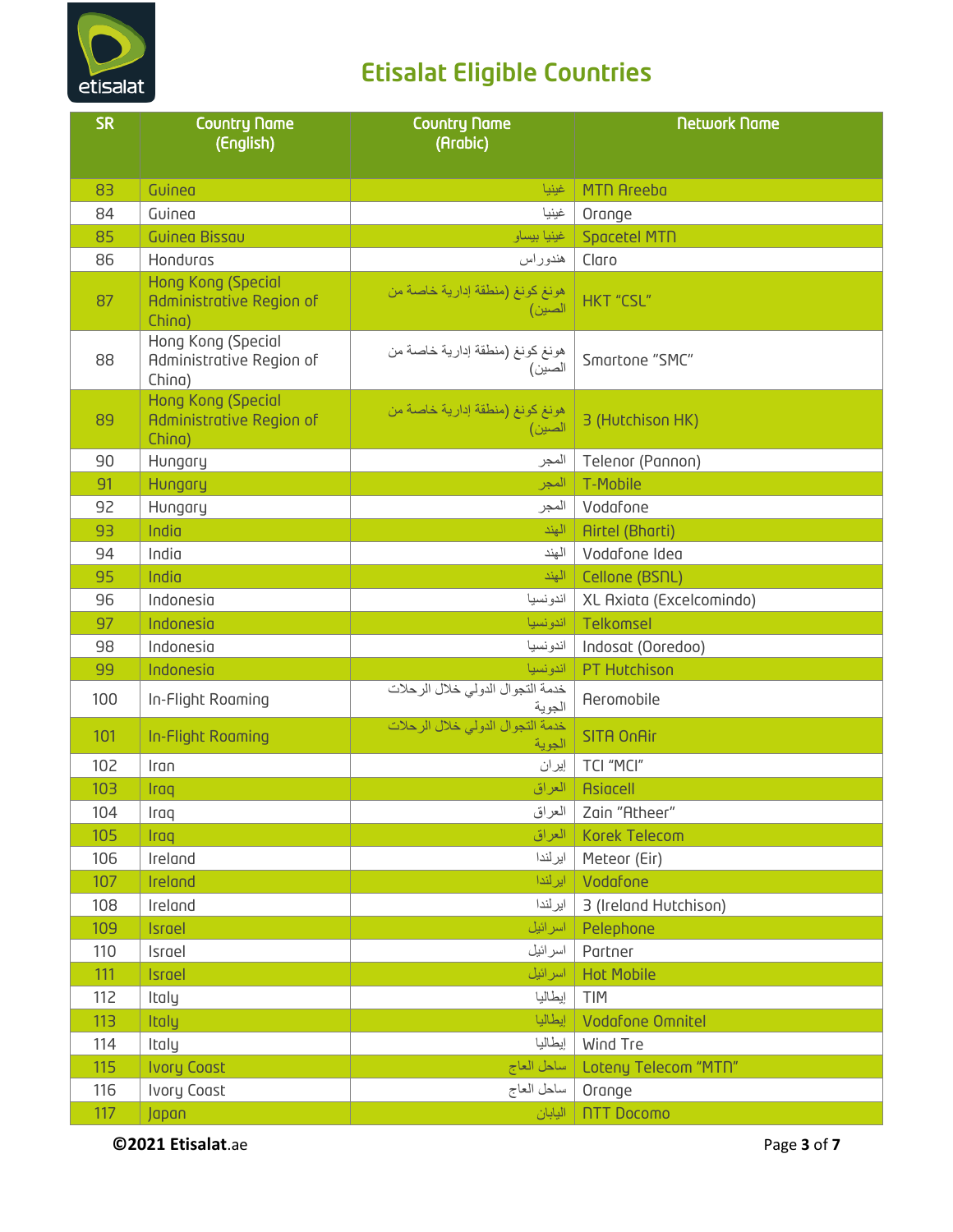

| <b>SR</b> | <b>Country Name</b><br>(English)                     | <b>Country Name</b><br>(Arabic)    | <b>Network Name</b>       |
|-----------|------------------------------------------------------|------------------------------------|---------------------------|
| 118       | Japan                                                | اليابان                            | Softbank Mobile           |
| 119       | Jordan                                               | الأردن                             | Orange                    |
| 120       | Jordan                                               | الأردن                             | Zain                      |
| 121       | Kazakhstan                                           | كاز اخستان                         | <b>Beeline</b>            |
| 122       | Kazakhstan                                           | كاز اخستان                         | Tele2 "MTS" "Neo"         |
| 123       | Kazakhstan                                           | كاز اخستان                         | K'Cell                    |
| 124       | Kenya                                                | كينيا                              | <b>Airtel</b>             |
| 125       | Kenya                                                | كينيا                              | Safaricom                 |
| 126       | Kuwait                                               | الكويت                             | STC "Viva"                |
| 127       | Kuwait                                               | الكويت                             | Ooredoo Kuwait (Wataniya) |
| 128       | Kyrgyz Republic                                      | قر غيز ستان                        | Sky Mobile "Beeline"      |
| 129       | La Reunion                                           | ريونيون                            | Orange                    |
| 130       | Latvia                                               | لاتفيا                             | Tele2                     |
| 131       | Latvia                                               | لاتفيا                             | <b>LMT</b>                |
| 132       | Latvia                                               | لاتفيا                             | Bite                      |
| 133       | Lebanon                                              | لبنان                              | Zain-Touch/MTC            |
| 134       | Lebanon                                              | لبنان                              | MIC1 "Alfa"               |
| 135       | Liberia                                              | ليبريا                             | <b>MTN Lonestarcell</b>   |
| 136       | Liberia                                              | ليبيريا                            | Cellcom                   |
| 137       | Liechtenstein                                        | ليختنشتاين                         | Mobilkom                  |
| 138       | Liechtenstein                                        | ليختنشتاين                         | Swisscom                  |
| 139       | Lithuania                                            | ليتوانيا                           | Telia "Omnitel"           |
| 140       | Lithuania                                            | ليتوانيا                           | Tele2                     |
| 141       | Lithuania                                            | ليتوانيا                           | <b>Bite GSM</b>           |
| 142       | Luxembourg                                           | لوكسمبورغ                          | <b>P&amp;T</b>            |
| 143       | Luxembourg                                           | لوكسمبورغ                          | Tango                     |
| 144       | Luxembourg                                           | لوكسمبورغ                          | Orange (Voxmobile)        |
| 145       | Macao (Special<br>Administrative Region of<br>China) | ماكاو (منطقة إدارية خاصة من الصين) | <b>CTM</b>                |
| 146       | Macao (Special<br>Administrative Region of<br>China) | ماكاو (منطقة إدارية خاصة من الصين) | Hutchison                 |
| 147       | Macedonia                                            | جمهورية مقدونيا                    | One.Vip "Cosmofon" "ONE"  |
| 148       | Madagascar                                           | مدغشقر                             | <b>Airtel</b>             |
| 149       | Madagascar                                           | مدغشقر                             | Orange                    |
| 150       | Malawi                                               | مالاوي                             | <b>Airtel</b>             |
| 151       | Malaysia                                             | ماليزيا                            | Digi Telecom              |
| 152       | Malaysia                                             | ماليزيا                            | Maxis                     |
| 153       | Malaysia                                             | ماليزيا                            | Celcom (TM Touch)         |
| 154       | Maldives                                             | جزر المالديف                       | Dhiraagu                  |
| 155       | Mali                                                 | مالی                               | Orange "Ikatel"           |
|           | @2021 Etisalat.ae                                    |                                    | Page 4 of 7               |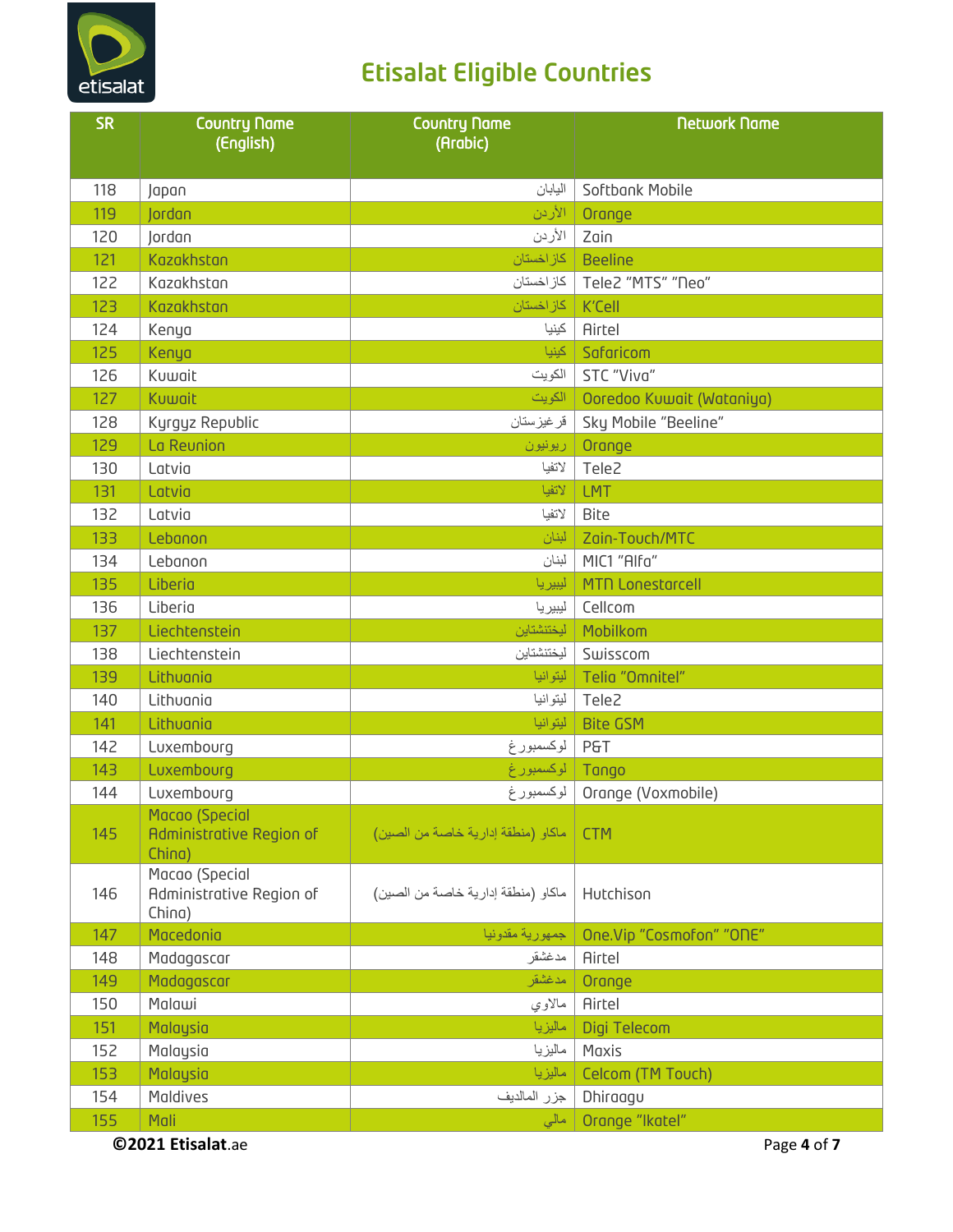

| <b>SR</b> | <b>Country Name</b><br>(English) | <b>Country Name</b><br>(Arabic) | <b>Network Name</b>          |
|-----------|----------------------------------|---------------------------------|------------------------------|
| 156       | Malta                            | مالطا                           | Vodafone (Epic)              |
| 157       | Martinique                       | مارتينيك                        | <b>Outremer Telecom</b>      |
| 158       | Mauritius                        | موريشيوس                        | Emtel                        |
| 159       | <b>Mexico</b>                    | المكسيك                         | Telefonica Movistar "Pegaso" |
| 160       | Mexico                           | المكسيك                         | Telcel "Radiomovil"          |
| 161       | Moldova                          | مالدوفيا                        | Orange (Voxtel)              |
| 162       | Montenegro                       | الجبل الأسود                    | Telenor                      |
| 163       | Morocco                          | المغرب                          | <b>IAM</b>                   |
| 164       | Morocco                          | المغرب                          | Orange (Medi Telecom)        |
| 165       | Myanmar                          | ميانمار                         | Telenor                      |
| 166       | <b>Nepol</b>                     | نيبال                           | <b>Ncell</b> "Spice"         |
| 167       | <b>Nepal</b>                     | نيبال                           | <b>Nepal Telecom</b>         |
| 168       | <b>Netherlands</b>               | هولندا                          | T-Mobile                     |
| 169       | <b>Netherlands</b>               | هولندا                          | Vodafone                     |
| 170       | <b>Netherlands</b>               | هولندا                          | <b>KPN</b>                   |
| 171       | <b>New Zealand</b>               | نیوزیلندا                       | Vodafone                     |
| 172       | Nicaragua                        | نيكاراغوا                       | <b>Telefonica Movistar</b>   |
| 173       | <b>Niger</b>                     | نيجر                            | <b>Airtel (Celtel)</b>       |
| 174       | <b>Nigeria</b>                   | نيجريا                          | Airtel                       |
| 175       | <b>Nigeria</b>                   | نيجريا                          | <b>9mobile</b>               |
| 176       | Norway                           | النرويج                         | Netcom "TeliaSonera"         |
| 177       | <b>Norway</b>                    | النرويج                         | Telenor                      |
| 178       | Oman                             | سلطنة عمان                      | Ooredoo (Nawras)             |
| 179       | Oman                             | سلطنة عمان                      | Oman Mobile (Omantel)        |
| 180       | Pakistan                         | باكستان                         | PMCL "Jazz" "Warid Telecom"  |
| 181       | Pakistan                         | باكستان                         | Telenor                      |
| 182       | Pakistan                         | باكستان                         | Ufone                        |
| 183       | Pakistan                         | باكستان                         | Zong                         |
| 184       | Palestine                        | فلسطين                          | Jawwal "Palcell"             |
| 185       | Panama                           | باناما                          | <b>Telefonica Movistar</b>   |
| 186       | Panama                           | باناما                          | Claro                        |
| 187       | Peru                             | بيرو                            | <b>Telefonica Movistar</b>   |
| 188       | Philippines                      | الفلبين                         | Smart                        |
| 189       | Philippines                      | الفلبين                         | <b>Globe Telecom</b>         |
| 190       | Poland                           | بولندا                          | T-Mobile "PTC Era GSM"       |
| 191       | Poland                           | بولندا                          | Orange "PTK Centertel"       |
| 192       | Portugal                         | البرتغال                        | Vodafone                     |
| 193       | <b>Puerto Rico</b>               | بورتوريكو                       | Claro                        |
| 194       | Puerto Rico                      | بورتوريكو                       | T-Mobile                     |
| 195       | Qatar                            | قطر                             | Ooredoo "Q-Tel"              |
| 196       | Qatar                            | قطر                             | Vodafone                     |

**©2021 Etisalat**.ae Page **5** of **7**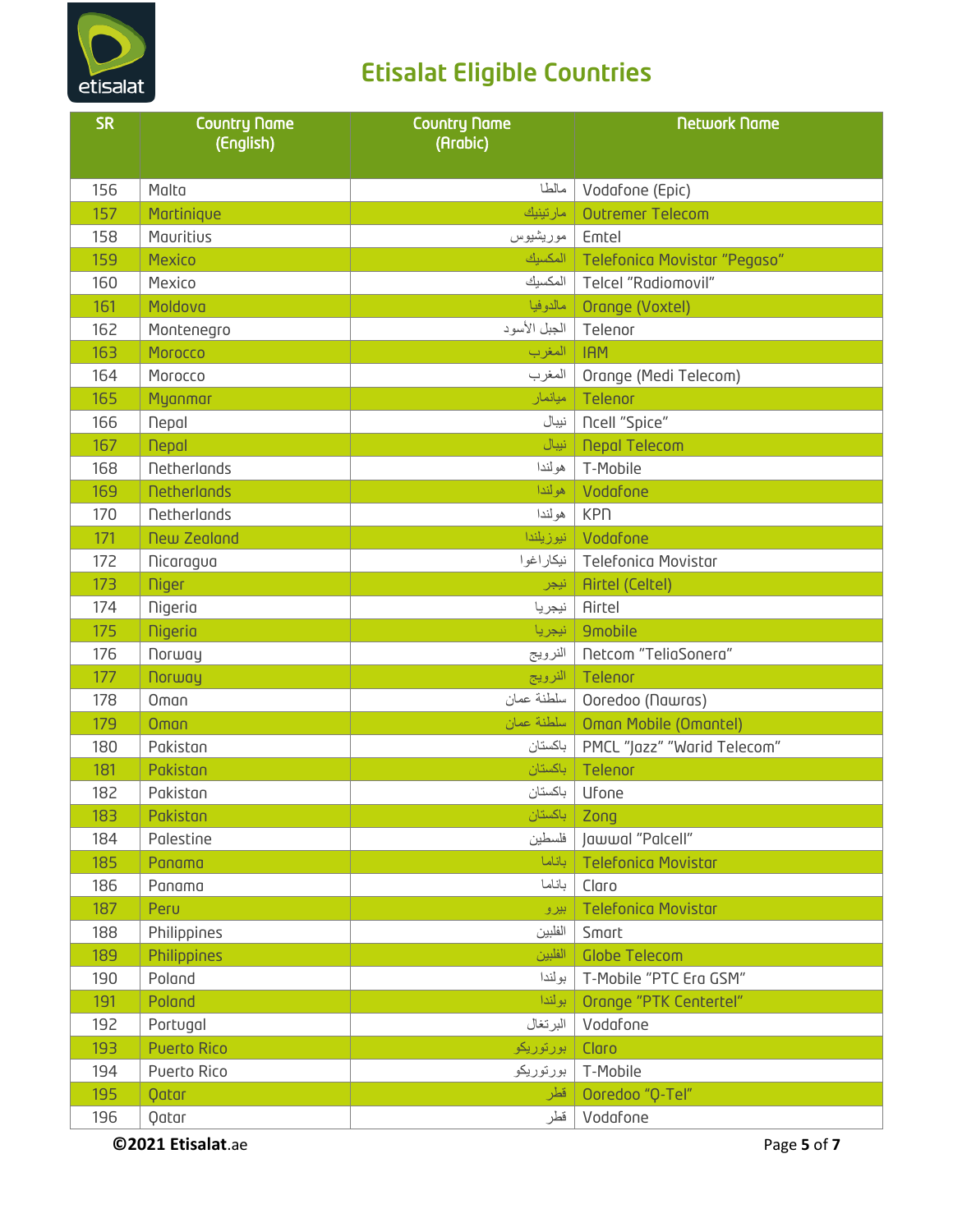

| <b>SR</b> | <b>Country Name</b><br>(English) | <b>Country Name</b><br>(Arabic) | <b>Network Name</b>                       |
|-----------|----------------------------------|---------------------------------|-------------------------------------------|
|           |                                  |                                 |                                           |
| 197       | Romania                          | رومانيا                         | Cosmote (Cosmorom)                        |
| 198       | Romania                          | رومانيا                         | Orange                                    |
| 199       | Romania                          | رومانيا                         | Vodafone "MobiFon"                        |
| 200       | Russia                           | روسيا                           | Megafon                                   |
| 201       | <b>Russia</b>                    | روسيا                           | <b>MTS</b>                                |
| 202       | Russia                           | روسيا                           | Vimpelcom "KB Impuls" "Beeline"           |
| 203       | Rwanda                           | رواندا                          | MTN "Rwandacell"                          |
| 204       | Rwanda                           | رواندا                          | Airtel                                    |
| 205       | Saudi Arabia                     | المملكة العربية السعودية        | Mobily                                    |
| 206       | Saudi Arabia                     | المملكة العربية السعودية        | Saudi Telecom (STC)                       |
| 207       | Saudi Arabia                     | المملكة العربية السعودية        | Zain                                      |
| 208       | Senegal                          | السنغال                         | Sonatel "Orange"                          |
| 209       | Serbia                           | صربيا                           | Telenor                                   |
| 210       | Serbia                           | صربيا                           | <b>VIP Mobile</b>                         |
| 211       | Seychelles                       | سيشيل                           | <b>C&amp;M</b>                            |
| 212       | Seychelles                       | سيشيل                           | <b>Airtel "Seychelles Telecom"</b>        |
| 213       | Sierra Leone                     | سيراليون                        | <b>Airtel (Celtel)</b>                    |
| 214       | Singapore                        | سنغافورة                        | Singtel                                   |
| 215       | Singapore                        | سنغافورة                        | Starhub                                   |
| 216       | Slovak Republic                  | جمهورية سلوفاكيا                | Orange Slovensko                          |
| 217       | <b>Slovak Republic</b>           |                                 | Telefonica 02   جمهورية سلوفاكيا          |
| 218       | Slovak Republic                  | جمهورية سلوفاكيا                | T-Mobile "Slovak Telecom"                 |
| 219       | Slovenia                         | سلوفانيا                        | A1 Slovenija "Si.Mobil"                   |
| 220       | South Africa                     | جنوب أفريقيا                    | <b>MTN</b>                                |
| 221       | South Africa                     | جنوب أفريقيا                    | Vodacom                                   |
| 222       | South Korea                      | كوريا الجنوبية                  | SK Telecom                                |
| 223       | South Korea                      | KTF   كوريا الجنوبية            |                                           |
| 224       | Spain                            | إسبانيا                         | Orange "Amena" "France Telecom<br>Espana" |
| 225       | Spain                            | إسبانيا                         | <b>Telefonica Movistar (O2)</b>           |
| 226       | Spain                            | إسبانيا                         | Vodafone Espana                           |
| 227       | Sri Lanka                        | سريلانكا                        | <b>Bharti Airtel</b>                      |
| 228       | Sri Lanka                        | سريلانكا                        | Dialog                                    |
| 229       | Sri Lanka                        | سريلانكا                        | Hutchison                                 |
| 230       | Sri Lanka                        | سريلانكا                        | Mobitel                                   |
| 231       | Sudan                            | السودان                         | MTN "Areeba"                              |
| 232       | Sudan                            | السودان                         | Zain (Mobitel)                            |
| 233       | Swaziland                        | سوازيلاند                       | <b>MTN</b>                                |
| 234       | Sweden                           | السويد                          | Tele2 (Comviq)                            |
| 235       | Sweden                           | السويد                          | Telenor "Tele2"                           |
| 236       | Sweden                           | السويد                          | Teliasonera                               |